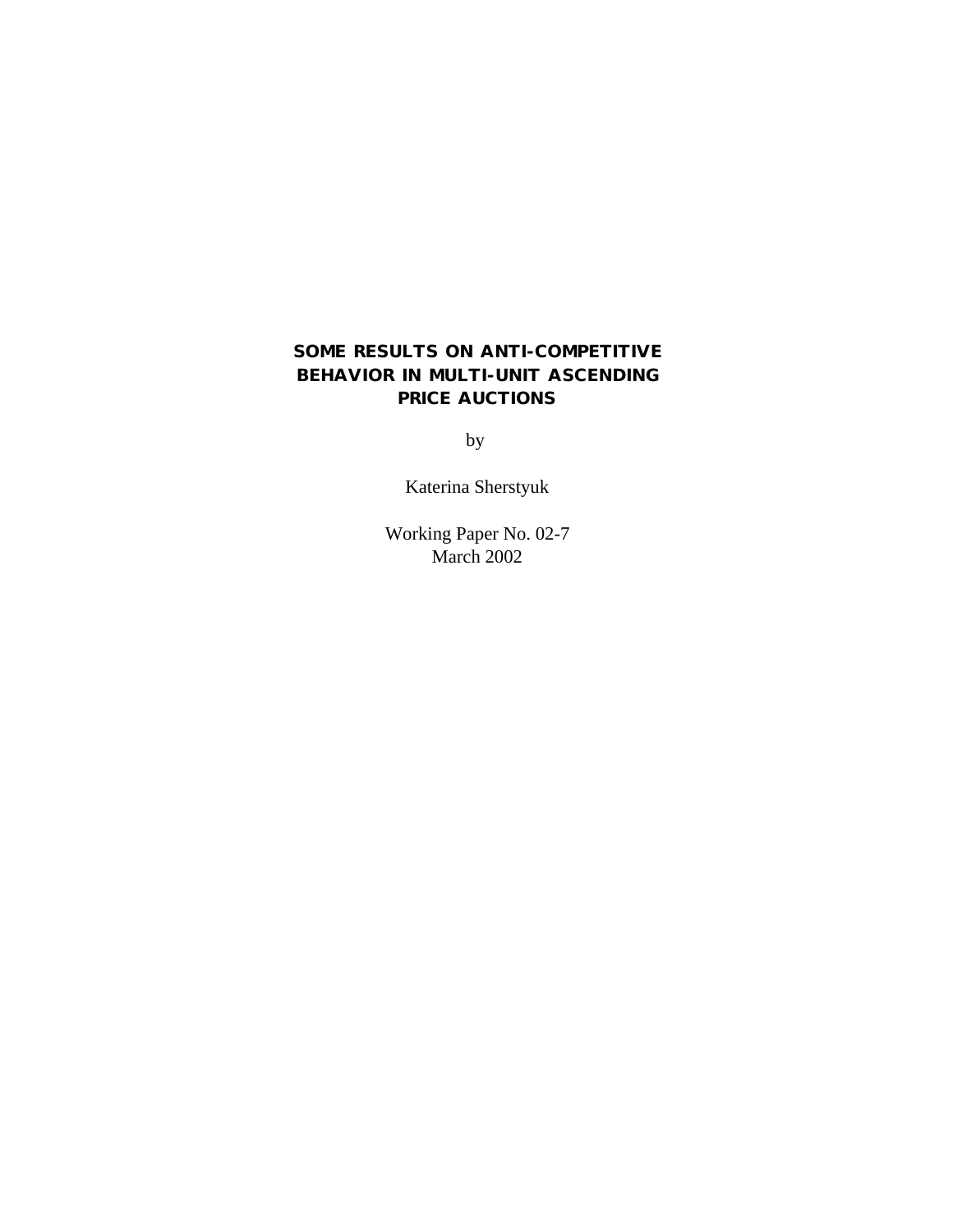# **Some results on anti-competitive behavior in multi-unit ascending price auctions**

# *by Katerina Sherstyuk*•

### Prepared for: HANDBOOK OF EXPERIMENTAL ECONOMICS RESULTS Ed. Charles R. Plott and Vernon L. Smith

Anti-competitive behavior is a concern for economists since, if occurs, it is detrimental for the performance of market institutions in terms of both social efficiency and auctioneer's revenue. Traditionally, experimentalists investigated possibilities of anti-competitive behavior in (1) twosided auction markets trading multiple units and (2) single-unit one-sided auctions (see Holt (1995) and Kagel (1995) for reviews, and also Cason's chapter in this volume). A number of recent experimental studies turned to one-sided multi-unit auctions. The interest is generated by both theoretical developments in auction theory, and by the growing use of multi-unit auction mechanisms in practice, such as government procurement and privatization programs and internet auctions.

Two frequently discussed kinds of anti-competitive behavior in multi-object auction markets are demand reduction and bidder collusion. Although the two are closely interrelated, distinction is often made along the following lines. Demand reduction occurs due to monopsony power of a buyer demanding multiple units of a homogeneous good in a uniform price auction. The buyer is essentially able to affect auction prices through reducing his or her demand. Coordination among buyers may not be necessary.<sup>1</sup> (Related earlier studies are market power experiments in twosided auctions; e.g., Holt et al, 1986; Davis and Williams, 1991.) Bidder collusion involves explicit or implicit coordination among more than one bidders demanding single or multiple units of a homogeneous or heterogeneous goods, usually in an attempt to suppress price competition. (Earlier studies focus on successful or unsuccessful attempts of bidder collusion in single-unit auctions and double auction markets; e.g., Isaac and Walker, 1985; Isaac and Plott, 1981; Clauser and Plott, 1993).

Depending on the environment and institutional details, demand reduction and bidder collusion may occur under both ascending-price and sealed bid type markets. Here we focus on ascending auction institutions. Many researchers argue that, due to a richer action space and a superior information feedback that bidders get in the process of bidding in ascending auctions, these institutions have an advantage over the sealed bid procedures in solving complex allocation problems efficiently (such as allocation of airwave licenses; McAfee and McMillan, 1996). However, it is also well recognized that these very features of ascending auctions make them more susceptible to anti-competitive behavior (Milgrom, 1987; Cramton and Schwartz, 2000). The reason is two-fold. First, some anti-competitive outcomes may be supported as equilibria in the ascending auctions, but not in their sealed-bid analogs (Milgrom, 1987; Brusco and Lopomo, 1999). Second, in cases where the same outcome may result from equilibrium play in both

<sup>•</sup> I thank Jeremy Dulatre for research assistantship.

<sup>&</sup>lt;sup>1</sup> In other cases, several bidders need to coordinate on a demand reduction equilibrium, and distinction between demand reduction and collusion becomes less pronounced; see, e.g., Grimm and Engelmann (2001) discussed below.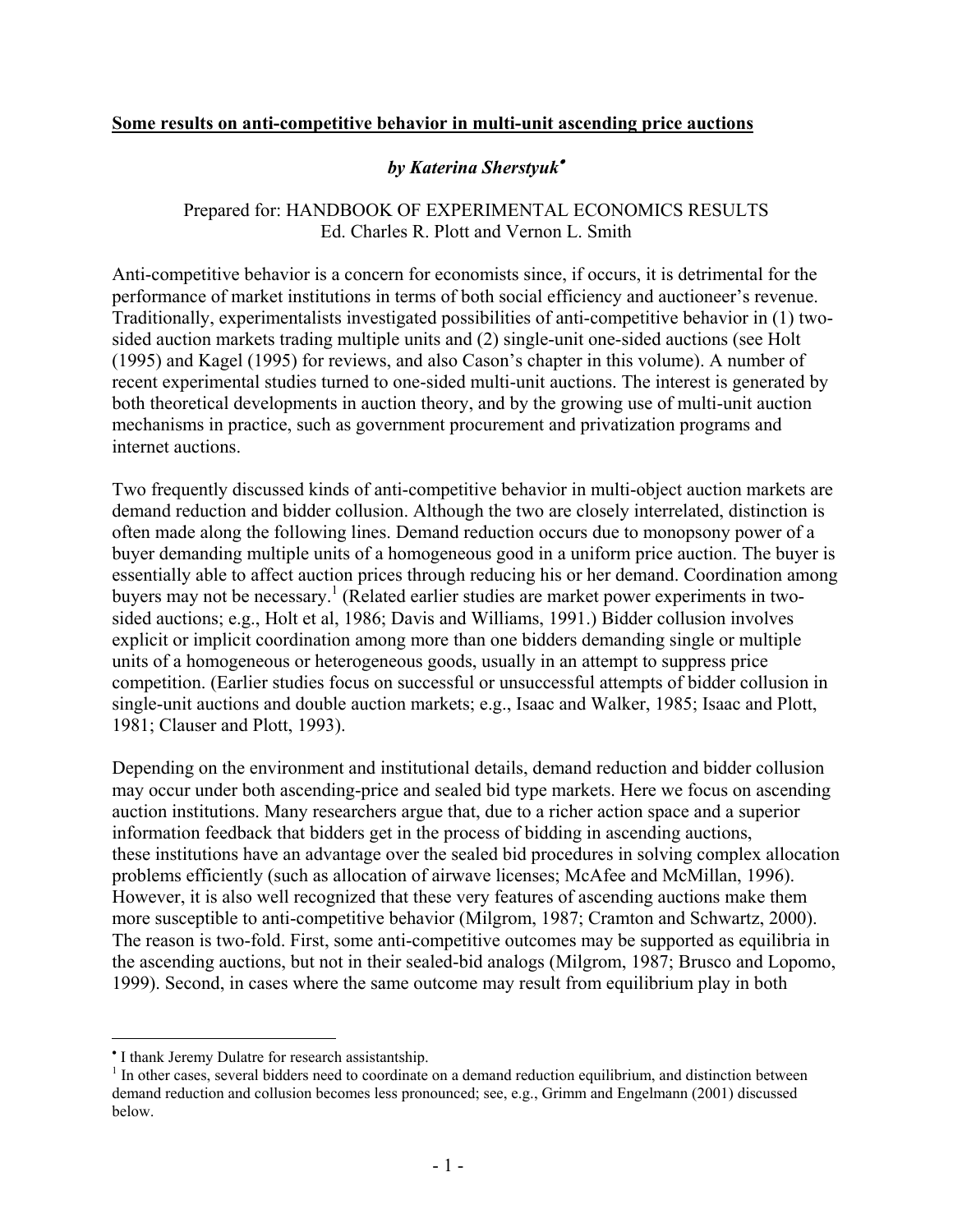institutions, dynamic features of ascending auctions may allow bidders to learn their equilibrium strategies better.<sup>2</sup>

In this review we discuss whether experimental research on multi-unit auctions supports the above claims. The focus is on ascending price auctions; results on the sealed bids are mentioned only for comparison. Unless stated otherwise, we consider independent private value auctions.

#### **Experiments on demand reduction**

 $\overline{a}$ 

With the research extending from single-unit to multi-unit auctions, the first question was whether and when desirable efficiency properties of single-unit auctions generalize to multiple units. Vickrey (1961) provided an original theoretical insight that this is the case for the English and sealed bid uniform-price auctions as long as each bidder has use for at most one unit. McCabe et al. (1990) confirm, theoretically and experimentally, that with single-unit demands, the properties of English and Dutch clock auctions generalize to uniform-price multiple-unit institutions.3

Vickrey also made it clear that if bidders demand multiple units of the good, the strong incentive properties of single-unit English (and second price) auctions do not carry over to uniform-price multi-unit auctions: "It is not possible to consider a buyer wanting up to two units as merely an aggregation of two single-unit buyers: combining the two buyers into one introduces a built-in collusion and community of interest, and the bid offered for the second unit will be influenced by the possible effect of this bid on the price to be paid for the first, even under the first-rejected-bid method" (p. 27). This insight was later developed by theorists (Noussair, 1995; Ausubel and Cramton, 1996; Engelbert-Wiggans and Kahn, 1998) and tested by experimentalists, who confirmed that multi-unit uniform-price institutions create incentives for demand reduction. Uniform-price *K*-unit English clock (EC) and sealed bid (SB) auctions work as follows. In the EC auction, the price starts at zero and then increases by small increments; bidders report their quantities demanded at each price. The bidders are informed about the total demand at current price. The auction stops when there is no excess demand, and the uniform market-clearing price is then charged for every unit sold. In single-unit demand environments, each bidder has a dominant strategy to drop out of bidding once the price reaches his value; the outcome is therefore efficient with the price approximately equal to  $(K+1)$ st highest valuation. With multiunit demands, however, there may be incentives for bidders to reduce their demands, i.e., to drop out of bidding on lower-valued units early in order to buy higher-valued units at lower prices. In the SB auction, each subject submits sealed bids for every unit they wish to buy; *K* highest bids win the auction at the price equal to the highest rejected bid (or the lowest accepted bid). Similarly to the EC institution, the equilibria in the SB auctions under single-unit demands result in efficient allocations, whereas under multi-unit demands, there may exist strategic incentives to

 $2^2$  Thus in single-unit auctions, ascending (English) and sealed bid second price auctions are strategically equivalent: it is a dominant strategy for bidders to bid according to their true value in both institutions. Yet, while observed behavior in English auctions closely conforms to the theory, overbidding is a persistent phenomenon in the second price auctions. A likely reason is that dynamic nature of the English auction makes the dominant strategy more transparent than in the second price auction (Davis and Holt, 1993; Kagel, 1995).

<sup>&</sup>lt;sup>3</sup> See also Cox et al. (1984). McCabe et al. (1988) report that open outcry auctions for multiple units are not as well behaved as their English clock analogs due to "jump bidding." Isaac and James (2000) confirm that strong incentive properties of the sealed bid Vickrey auctions hold in combinatorial auctions with multiple heterogeneous units.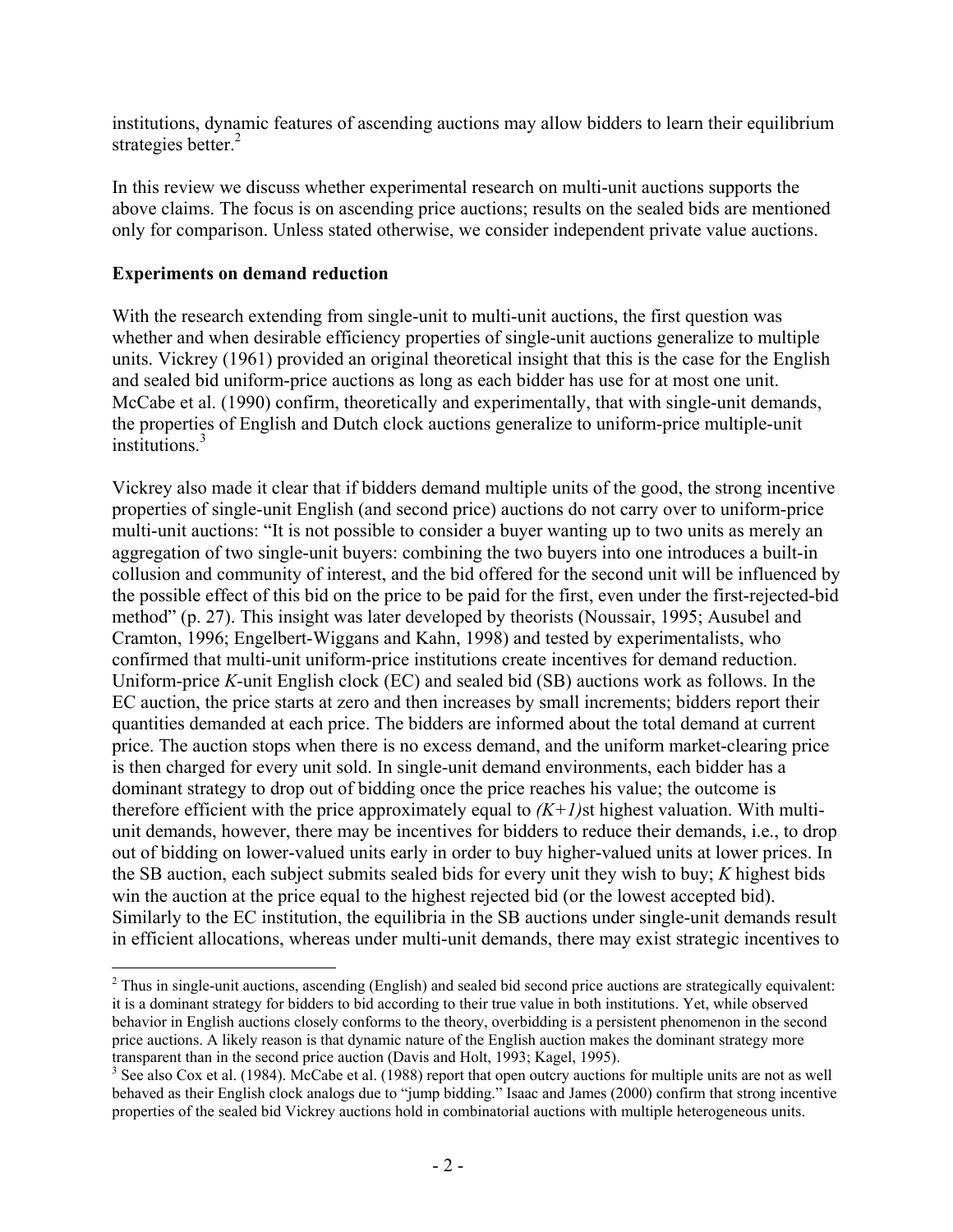understate bidder willingness to pay for lower valued units, resulting in inefficiency and decreased seller revenue.<sup>4</sup>

Alsemgeest et al. (1998) were the first to observe the demand reduction phenomenon in the experimental laboratory.<sup>5</sup> They conducted multi-unit English clock (EC) auctions and sealed bid (SB) auctions with lowest-accepted-bid pricing, in both single-unit and two-unit demand environments, in markets with either six or three bidders. Alsemgeest et al. observed that whereas the outcomes of the EC under single-unit demands confirmed to the competitive prediction, there was a considerable amount of under-revelation under the two-unit demands: subjects attempted to influence prices by exiting the bidding process at prices below their valuations. Consequently, the EC generated less revenue under the two-unit demand than under the single-unit demand environment. Consistent with the theory, under-revelation most frequently occurred for the lower-valued unit in the two-unit demand environment. Interestingly, the authors observed no under-revelation in the two-unit demand environments in the SB auctions; the revenues and efficiencies in the SB were not significantly different between the single- and two-unit demand environments.<sup>6</sup>

Kagel and Levin (2001a) further study demand reduction in uniform price EC and SB auctions. They employed a design which freed the environment of strategic uncertainty regarding other bidders' behavior: In their two-unit auctions, a human subject with a flat demand for two units competed with a number of computer rivals with single-unit demands; the computer rivals were programmed to follow their dominant strategy of bidding according to their true value. The environment was chosen so that both EC and SB uniform price auctions yielded the same equilibrium prediction, with the human bidder bidding according to the true value on the first unit, and reducing demand to zero on the second unit. Kagel and Levin observe substantial demand reduction in both EC and SB auctions. However, similarly to earlier studies of singleunit auctions (Kagel et al. 1987; Kagel and Levin, 1993), they find that the behavior in the EC is closer to the equilibrium prediction than in the SB; see figure 1, sessions 3 and 5. Additional variations on the EC and SB were then considered to study how the features of the English auction help bidders better learn the equilibrium strategies. The outcomes of these treatments<sup>7</sup> allowed to conclude that "the closer conformity to equilibrium outcomes in the clock auctions results from both the information inherent in observing others' drop out prices and the ability of the clock to provide this information in a highly salient way" (p. 414).

 $4$  We illustrate incentives for demand reduction with the following complete information example. Suppose that a bidder in the EC uniform-price auction demands two units, which he values at 70 each, and his only competitor demands one unit, which she values at 50. Two units are offered for sale. Assume the bidder demanding a single unit bids according to her valuation, which is her dominant strategy. If the bidder demanding two units bids for both units, the auction stops with his competitor dropping out at the price of 50, and the bidder gains 40 in profits. However, he can do better by dropping out of bidding for the second unit at the very start of the auction; the auction then stops at the price of zero, yielding this bidder the profit of 70.

<sup>&</sup>lt;sup>5</sup> Miller and Plott (1985) studied multi-unit demand uniform and discriminative price sealed bid auctions. Under their design, there was no incentives for demand reduction for bidders.

<sup>&</sup>lt;sup>6</sup> Theoretical properties of the sealed bid uniform price auctions under multi-unit demands were unknown at the time the study was conducted.

 $7$  "Outcomes in the clock auction with no feedback are essentially the same as in the sealed bid auctions... Sealed bid auctions with the second highest computer value announced begin to approach behavior in the clock auctions with feedback once the environment is structured so that the information inherent in announcing the computer's value is more salient" (p. 451).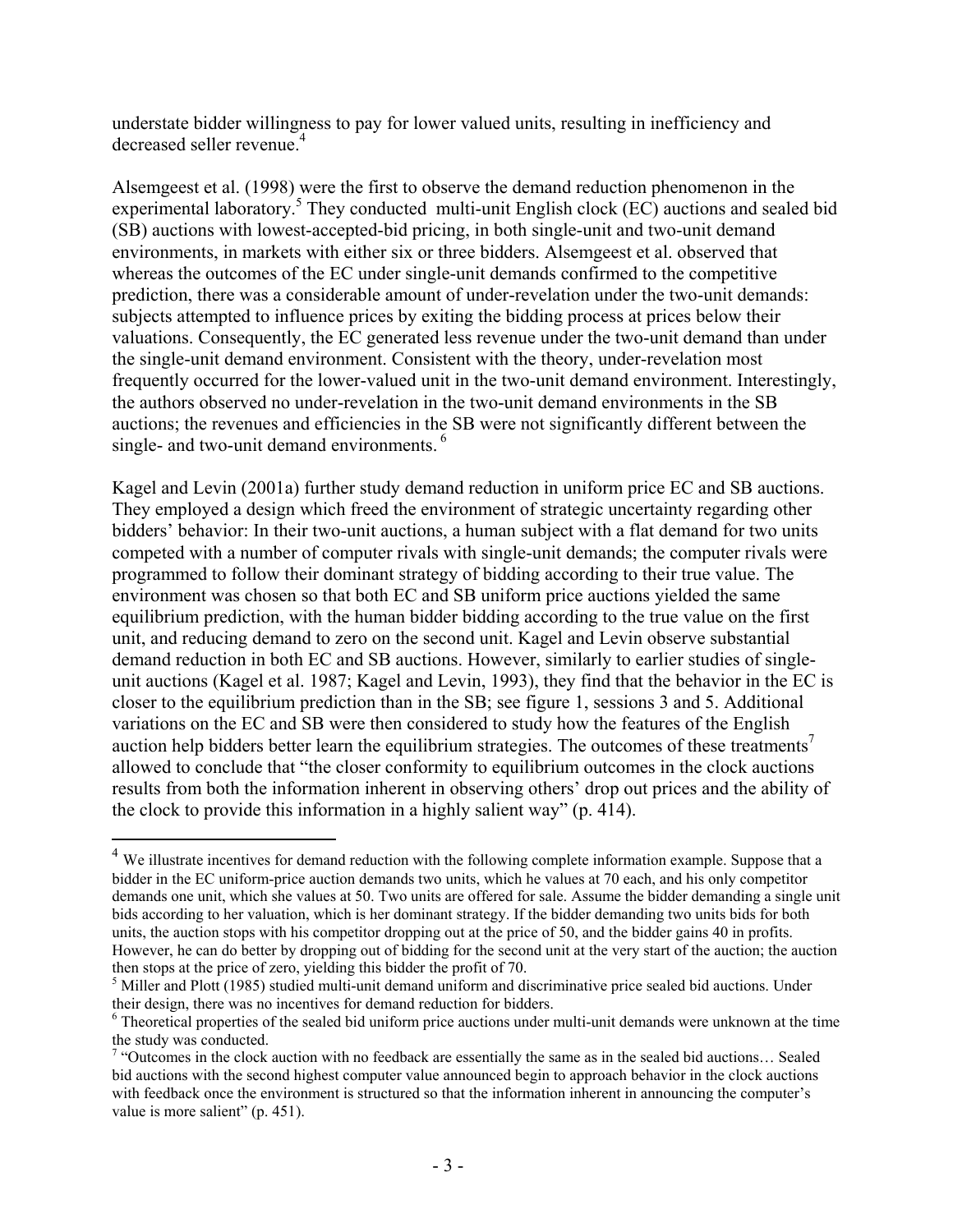# [FIGURE 1 AROUND HERE: From Kagel and Levin (2001a), figs 3, 6 and 8.]

Kagel and Levin also compare the bidding behavior in the uniform price auction with the Ausubel, or dynamic Vickrey, auction (Ausubel, 1997) designed to eliminate the demand reduction incentives. The latter auction works similarly to the EC ascending price auction, except winning bidders in the Vickrey auction do not pay a common price, but the price at which they have "clinched" an item (see Ausubel for details). Thus a bidder in the dynamic Vickrey auction cannot affect the price he pays for one unit by misrepresenting demand for another unit. In equilibrium, the auction results in full demand revelation and full efficiency.

Kagel and Levin report that the dynamic Vickrey auction does eliminate demand reduction and thus improves efficiency as compared to uniform-price auctions (figure 1, session 9). However, they find that it raises less average revenue than the uniform price SB auctions, due to the bidders in the SB auction bidding less strategically than the theory predicts. They conclude that "there is a potential tradeoff between revenue and efficiency, unanticipated theoretically between the dynamic Vickrey auction and the uniform price sealed bid auction" (pp. 452-3).

In a related paper, Kagel and Levin (2001b) investigate demand reduction incentives in multiunit demand uniform price EC and SB auctions in environments with synergies. They observe less demand reduction in the EC uniform price auctions in the environment with synergies than in the no-synergy environment, and also find that demand reduction decreases with an increased number of rivals. As in the previous study (Kagel and Levin, 2001a), the behavior is closer to the equilibrium play in the EC than in the SB auctions, but there is a large amount of out-ofequilibrium behavior under both institutions. The EC in these experiments not only generate less revenue than SB auctions, but they are also no more efficient.

Porter and Vragov (2000) compare Vickrey and uniform-price sealed bid (SB) with the English clock (EC) multi-unit auctions.<sup>8</sup> Unlike Kagel and Levin (2001a), they use a setting with two human bidders, each demanding two units, competing in a market with a total supply of two units. They also find that EC results in more demand reduction than other institutions. As an explanation, Porter and Vragov hypothesize that "the low information content in sealed bid auctions tempers the amount of demand reduction that actually occurs."

Grimm and Engelmann (2001) investigate a similar setting, where two human bidders with a flat demand for two units each compete in a market with a total supply of two units. They compare five different multi-unit auction formats, including uniform EC and SB auctions, Ausubel auction, as well as sealed-bid Vickrey and discriminative auctions. An interesting feature of Grimm and Engelmann is that in their setting, the uniform price EC and SB auctions are characterized by multiple equilibria, including the truthful revelation, or the "incentive compatible" (IC) equilibrium which prescribes bidding according to the true value on both units, as well as the full demand reduction (DR) equilibrium, which prescribes reducing bidders'

<sup>1</sup> <sup>8</sup> Porter and Vragov also test the robustness of the findings of List and Lucking-Reiley (2000), who compared demand reduction in uniform price sealed bid and Vickrey auctions in a field internet experiment. Their results are largely consistent with List and Lucking-Reiley.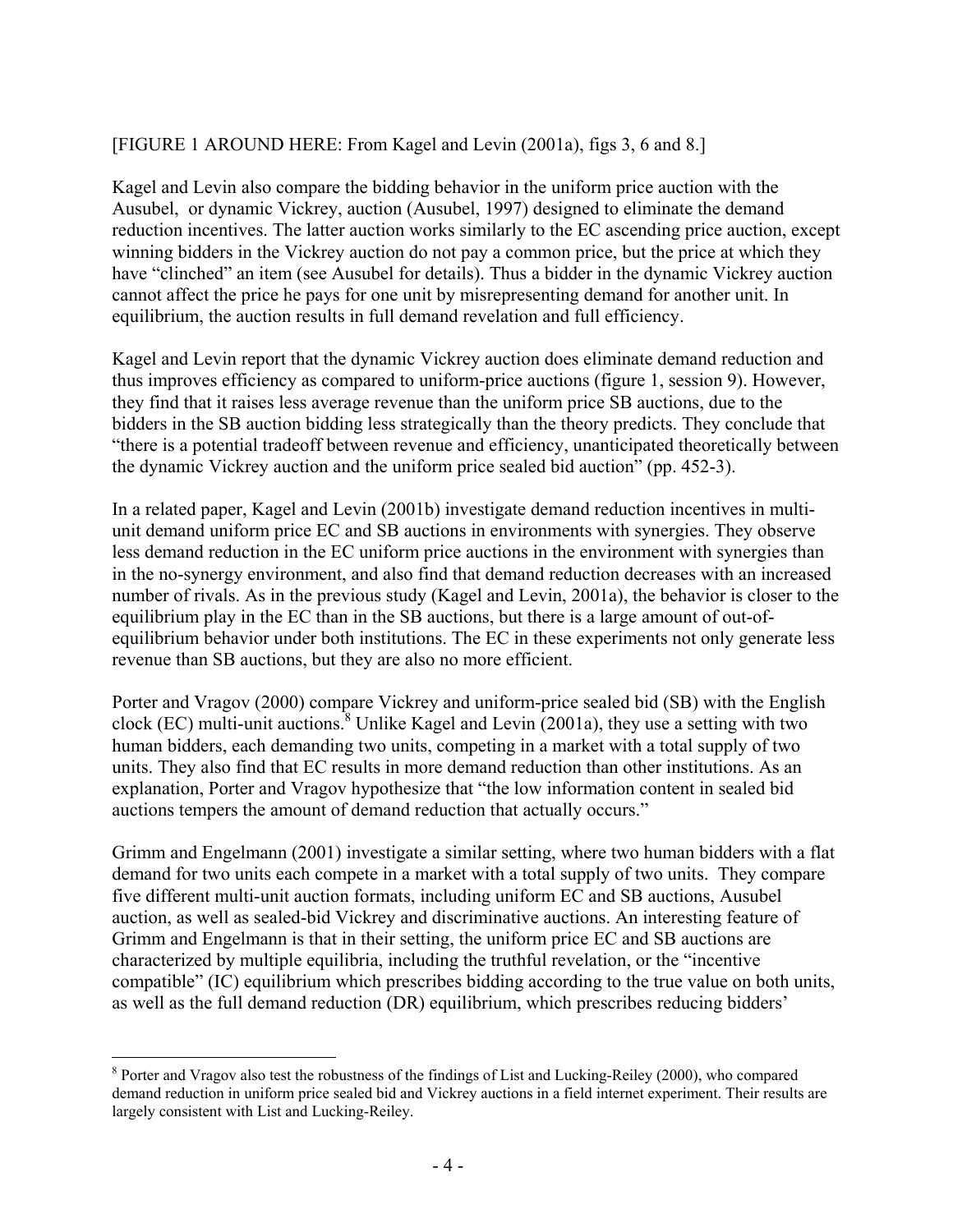demands on the second unit down to zero.<sup>9</sup> Grimm and Engelmann report that three out of ten pairs in uniform EC auctions played almost the DR equilibrium strategy; in almost half of the cases bidders in the EC auctions acted in line with demand reduction incentives and dropped out of bidding on one unit immediately after the other bidder's drop-out. Given that bidders in these experiments played ten auctions only and did not have much time to learn to coordinate on DR equilibrium, the amount of demand reduction appears to be quite substantial. Slightly less demand reduction was observed in the uniform SB auction, with the bids often being noisier and further away from equilibrium than in the EC auctions. Grimm and Engelmann also report that Ausubel auctions exhibited more truthful bidding and higher efficiency than any other institutions considered, although some demand reduction was observed in the Ausubel auctions as well.

Manelli, Sefron and Wilner (2000) consider two mechanisms which, theoretically, are not subject to demand reduction incentives. They compare Vickrey and Ausubel mechanisms in a 3 unit supply environment with 3 bidders, each demanding 2 units, in both private value and common value component environment. With private values, sincere bidding is an equilibrium in both mechanisms, and they should both yield, in theory, the same revenue and efficient allocations. Manelli et al. report that neither mechanism conforms to the theoretical predictions. There was significant overbidding on the first unit in both Vickrey and Ausubel auctions (with more overbidding in Vickrey), and some underbidding (demand reduction) on the second unit in Vickrey auctions. Further, Ausubel auction exhibited another, unexpected, type of aggressive bidding. In the experiments, all bidders were allowed to demand up to three units, even though the third unit always had a value of zero. In Ausubel auctions bidders often bid for all three units until they secured the two units they desired; this sometimes led to a bidder acquiring all three units, leading to "too concentrated" allocations and therefore disturbing the efficiency. Manelli et al. note that while the amount of overbidding in Vickrey auctions was sensitive to small variations in the environment, aggressive over-demanding in Ausubel auctions persisted; in sum Vickrey auctions were always as efficient as Ausubel auctions, and yielded more or less revenue depending on the environment.

Kagel et al. (2001) also compare multi-unit sealed-bid Vickrey with Ausubel (dynamic Vickrey) auctions, but in an environment with no strategic uncertainty. Unlike Manelli et al., they report that the Ausubel auction with drop out information comes significantly closer to sincere bidding than other institutions. It is then useful to compare the results of Manelli et al. with others' findings on Ausubel auctions. Kagel and Levin (2001a) and Kagel et al. (2001) find that in environments where a single human subject competes with computer rivals, Ausubel auctions work well in terms of efficiency, outperforming other auction formats. Grimm and Engelmann also find that Ausubel auctions perform well in a setting where several human bidders interact but by design are precluded from overly aggressive bidding. On the other hand, Manelli et al. report that Ausubel auctions may suffer from efficiency losses caused by aggressive bidding,

 $9$  Note that playing the DR equilibrium requires certain coordination between the two bidders, hence this setting comes very close to studies of bidder collusion. The differences between such DR equilibria and collusive equilibria (to be discussed below) are small. One distinction is that in the EC multi-unit settings usually employed to study demand reduction, only one bidder demanding multiple units may be left active at some point of the game; he then has a monopsony power and faces the exact DR incentives as discussed at the beginning of this section. In the open outcry-type auctions which are typically used to study collusion, activity rule restrictions are absent, and hence market power may be sustained only through continuous coordination among bidders in the auction (see below).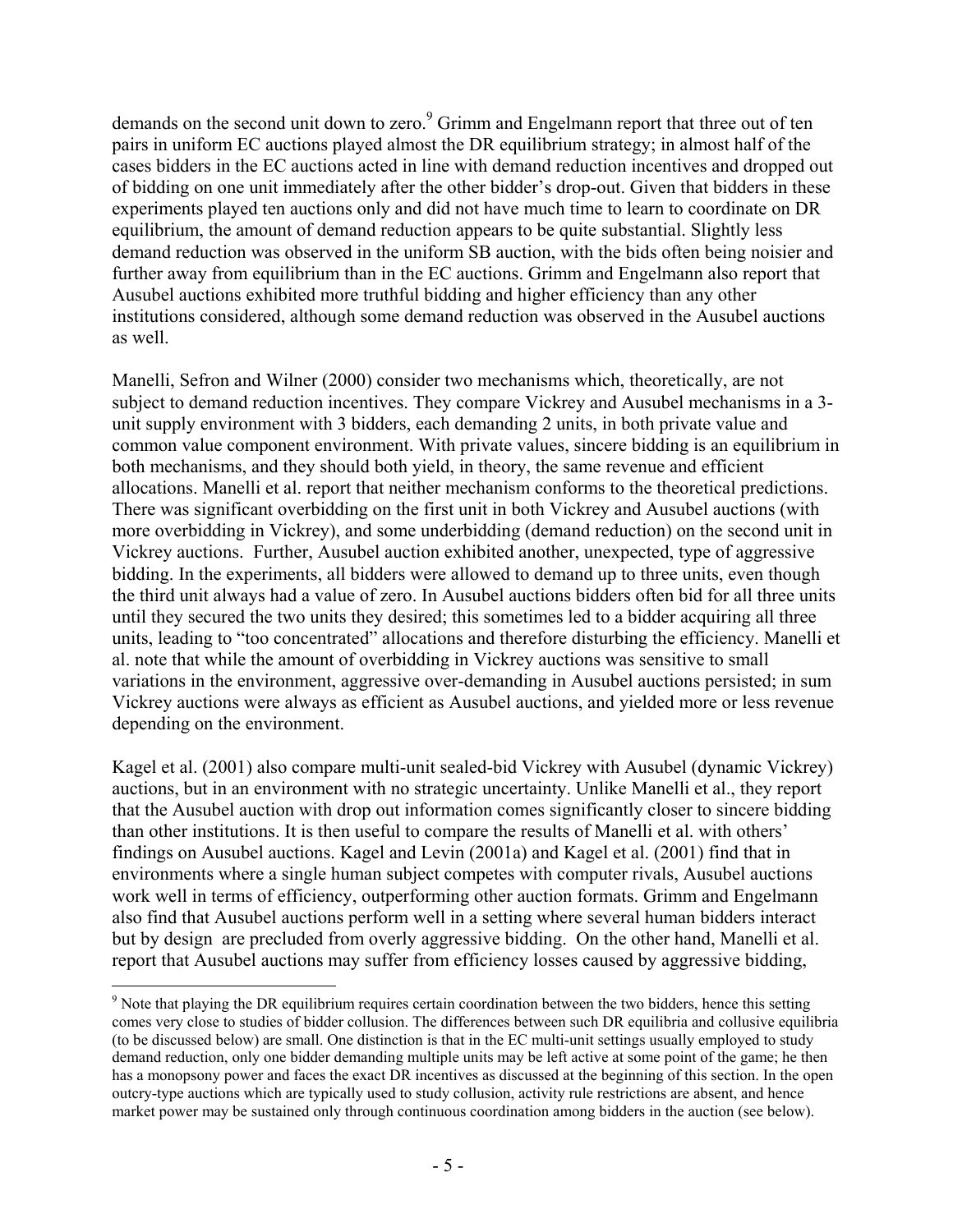which appears to be strategic in nature and therefore may be quite persistent. These results suggest that, at least in some environments, the presence of human rivals and strategic uncertainty associated with it may have significant effect on bidder behavior and therefore on performance characteristics of the Ausubel auction.

What have we learnt? First, demand reduction is a well-documented phenomenon in the lab. Second, multi-unit uniform price ascending clock auctions exhibit demand-reduction behavior closest to equilibrium predictions as compared to corresponding sealed-bid institutions. Thus in uniform price clock auctions, the dynamic nature of the institution helps bidders to learn their equilibrium strategies better. Third, it may not be a universal phenomenon that dynamic multiunit auctions unambiguously result in outcomes closer to the theoretical predictions than their sealed-bid analogs. While the Ausubel (dynamic Vickrey) auction, designed to eliminate demand reduction incentives, performs well in some environments (as in Kagel and Levin and Grimm and Engelmann), it may become subject to new kinds of disequilibrium behavior in other settings (as in Manelli et al.), and lead to considerable efficiency losses.<sup>10</sup> These findings suggest that there is room for further research on multi-unit auction institutions that could eliminate demandreduction incentives and improve efficiency.

#### **Experiments on bidder collusion**

<u>.</u>

Until recently, the evidence of outright bidder collusion in auctions under standard experimental procedures without communication was scarce (Kagel, 1995). Multi-unit ascending auctions present new opportunities for bidders to collude that are non-existent in single-unit auctions or even multi-unit sealed bid auctions.<sup>11</sup> Burns (1985) observed some collusion attempts in multiunit sequential English auction with three bidders; yet collusion in her experiment was unstable and in the end all prices converged to competitive equilibrium. A number of recent studies report sustainable collusion in ascending auctions. The issues being addressed are: possibility of collusion under "standard" procedures; role of various institutional details or auction formats in preventing or facilitating collusion; and the role of communication. All studies discussed here consider collusion in open outcry ascending bid auctions, or their computerized analogs; collusion in experimental English clock auctions (often used to study demand reduction, as discussed above) has been rarely reported.<sup>12</sup>

Sherstyuk (1999, 2001) studies the role of bid improvement rules for safe-guarding against collusion in multi-unit ascending bid auctions. If bid improvement rules are absent in an ascending auction, then bidders may sustain supra-competitive pricing as equilibria by matching each other's low bids. Deviations are deterred by the threat to switch to competitive bidding, and in equilibrium objects are allocated to bidders randomly at a low price. Experimental design employed to test this prediction had three bidders in the market, each demanding a single unit, and a supply of two units. During the bidding process, the subjects were allowed to submit bids

 $10$  Manelli et al. go as far as writing: "Just as theoretical properties of single-unit auctions do not always carry over to multi-unit environments in a simple way, so too behavioral regularities observed in single-unit environments do not always carry over to the multi-unit environment. For example, the transparency of sincere bidding in private value English auctions, that results in efficient allocations in laboratory environments, does not appear to be a

<sup>&</sup>lt;sup>11</sup> Kawsnica (2000) studies bidder collusion in multi-unit sealed bid auctions with communication. <sup>12</sup> Grimm and Engelmann (2001) is a notable exception; see footnote 9 above.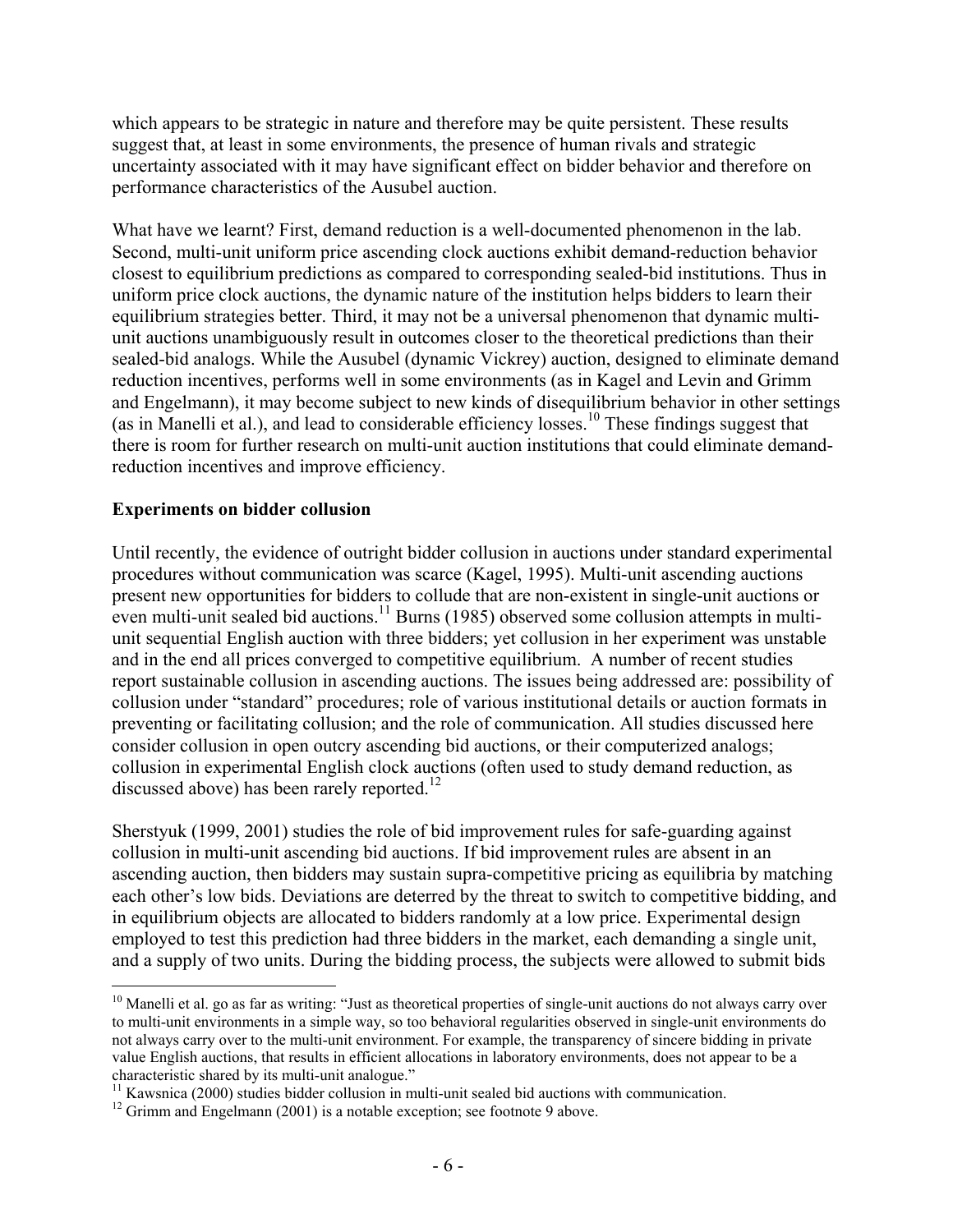no lower than the outstanding bid in the market; when the bidding was over, the two objects were allocated to two highest bidders, with ties in the bids of acceptance broken randomly. Explicit communication among bidders was not allowed. Sherstyuk reports persistent and mostly stable tacit collusion in such auctions, with occasional competitive outbreaks, first in a setting where all bidders had equal and commonly known valuation for the good (1999), and later in private value settings  $(2001)$ .<sup>13</sup> In contrast, the sealed bid sessions conducted under identical supply and demand conditions converged to the competitive equilibrium. In the ascending auctions, bidders actively used the bid matching possibilities to communicate their intention to collude and to achieve and sustain collusive outcomes; figure 2 presents an example of such "bid matching" auction. However, some collusion was also observed in the standard ascending price auctions with no bid matches allowed, relying on the repeated nature of the auction (2001). This indicates that institutional features of ascending auctions allow highly motivated bidders to find ways to achieve and sustain tacit collusion that are inaccessible in the sealed bid auctions; collusion may take various forms, with bidders splitting markets either within periods (using bid matching), or across periods (using bid rotation schemes).

# [FIGURE 2 AROUND HERE: Based on Sherstyuk, 1999]

Kwasnica and Sherstyuk (2001) provide the first systematic evidence of bidder collusion in simultaneous ascending price auctions under "standard" procedures without communication.<sup>14</sup> There were two objects offered for sale in each auction period, and two or five of bidders, each demanding both objects. Each good was auctioned in a separate computerized ascending bid auction, with the auctions run simultaneously for both goods. Brusco and Lopomo (1999) show that there exist collusive equilibria in such auctions where bidders split the markets and secure objects to themselves, each in their "designated" market, at lower than competitive prices; such equilibria may be sustained even in the presence of large but common complementarities between objects. Kwasnica and Sherstyuk do observe a large amount of collusive behavior in two-bidder markets without complementarities and in the presence of moderate complementarities, especially among experienced bidders. Yet, markets with large complementarities were all competitive. As predicted by the theory, collusion never emerged in any of the five-person markets. Figure 3 illustrates the actual price dynamics in a 2-bidder market with no complementarities, 2-bidder market with large complementarity, and 5-bidder market with no complementarity.

# [FIGURE 3 AROUND HERE: Based on Kwasnica and Sherstyuk, 2001.]

Kwasnica and Sherstyuk present an analysis of bidder behavior in these markets which sheds some light on how collusion was achieved and sustained. Two interesting features were characteristic to bidding in markets that resulted in low (collusive) prices. First, bidders in twoperson markets often signaled to each other with their bids to decide on how to split markets.<sup>15</sup>

1

<sup>&</sup>lt;sup>13</sup>McCabe et al. (1988) also noted that allowing for bid matches may lead to low price equilibria in some versions of multi-unit English auction. However, in their settings, the low price prediction was not supported by the experimental data (p. 57).

 $14$ <sup>14</sup> The auction studied in this paper closely resembles the one used in practice by FCC to auction off airwave licenses.

<sup>&</sup>lt;sup>15</sup> This is in line with theoretical predictions by Brusco and Lopomo.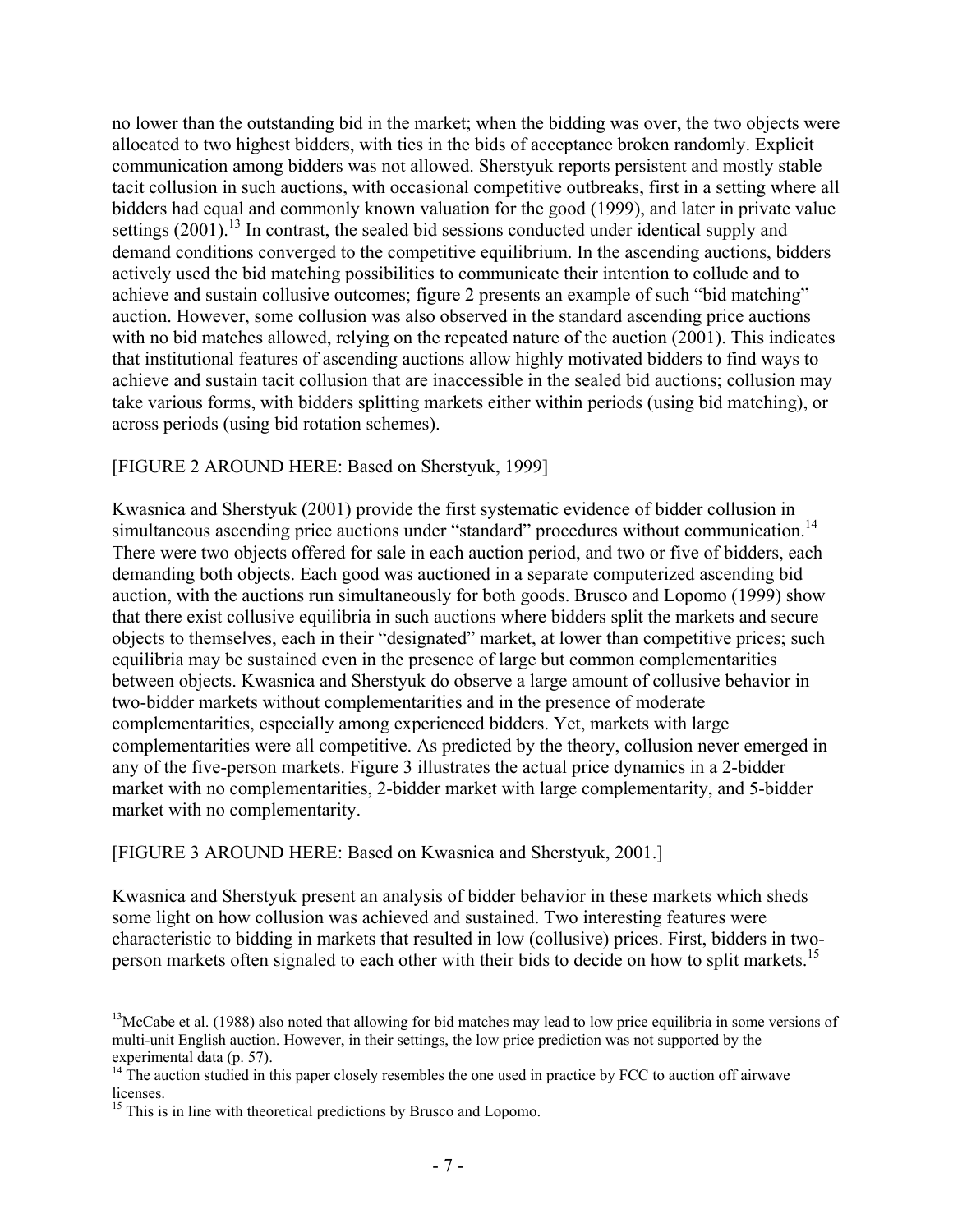Signaling involved either placing an opening bid in their preferred market first, or placing a strictly higher initial bid in the preferred market. Second, retaliation in the sense of bidding high, and often above own values, was used to punish non-collusive behavior of others.<sup>16</sup> Further (similarly to Sherstyuk, 2001), they provide evidence that bidders were able to adopt various collusive schemes to maximize their gains from collusion. In particular, in treatments with complementarities, the predominant collusive scheme was bid rotation across periods, rather than splitting markets within a period; the former scheme allowed bidders to capture the complementarity term.

Sherstyuk and Dulatre (2001) consider whether simultaneous ascending price auctions are more susceptible to collusion than sequential ones, as some theories predict. They study a setting with four bidders and four heterogeneous goods; explicit face-to-face communication was allowed between auction series to facilitate collusion. Curiously, Sherstyuk and Dulatre report that even with communication, in some markets collusion never emerged.<sup>17</sup> Further, collusive agreements took place more often in sequential than in simultaneous auctions. They conjecture that the reason was that sequential auctions were not as complex as the simultaneous ones, and advantages of collusion were easier to realize and learn under the former auction format. Sherstyuk and Dulatre further observe that the auction ending rules had a significant effect on bidder behavior. The "hard" closing rule led bidders in simultaneous auctions to focus on end-of -period bidding and possibly distracted the bidders' attention away from collusion. Collusion was somewhat more frequent under the soft closing rule.

Phillips et al. (2001) report on successful collusive practices in repeated sequential English auctions for homogeneous goods, in markets with two and six bidders.18 Unlike in Sherstyuk and Dulatre, bidders in their design had identical downward sloping demands for the good, and the number of units offered for sale by the auctioneer was large enough to allow every bidder to buy most of their higher-valued units; thus the success of collusion may be due, to a large degree, to low competitive pressures from the market. An interesting finding they report is the absence of "high numbers effect" on collusion in auctions with communication (administered through email). Bidders in their six-person auctions were able to depress prices as effectively as in twoperson auctions. A possible reason, Phillips et al. suggest, is that in the six-buyer markets a sharing arrangement where each took a turn winning was focal; whereas in two-buyer markets there were too many discussions on how much the subjects were earning, which complicated coordination between bidders. Phillips et al. also find that in two-buyer markets, knowing the quantity of goods for sale alone was as an effective collusion-facilitating device as communication.

In summary, the emerging experimental research on collusion in multi-unit ascending auctions clearly demonstrates that stable collusive outcomes can and do emerge under certain settings.

<sup>&</sup>lt;sup>16</sup> Kwasnica and Sherstyuk report that the about 20% of inexperienced bidders and over 30% of experienced bidders bid above their value at least twice during the experiment. In our knowledge, this is the first study where consistent overbidding is reported in private value ascending price pay-your-bid auctions.

<sup>&</sup>lt;sup>17</sup> Archibald et al. (2001) report that collusion in some settings may be very hard to achieve except under a stringent set of procedures. They investigate posted-offer auctions in avoidable cost environments where collusion among firms is necessary to obtain efficiency. 18 See also Menkhaus et al. (2001).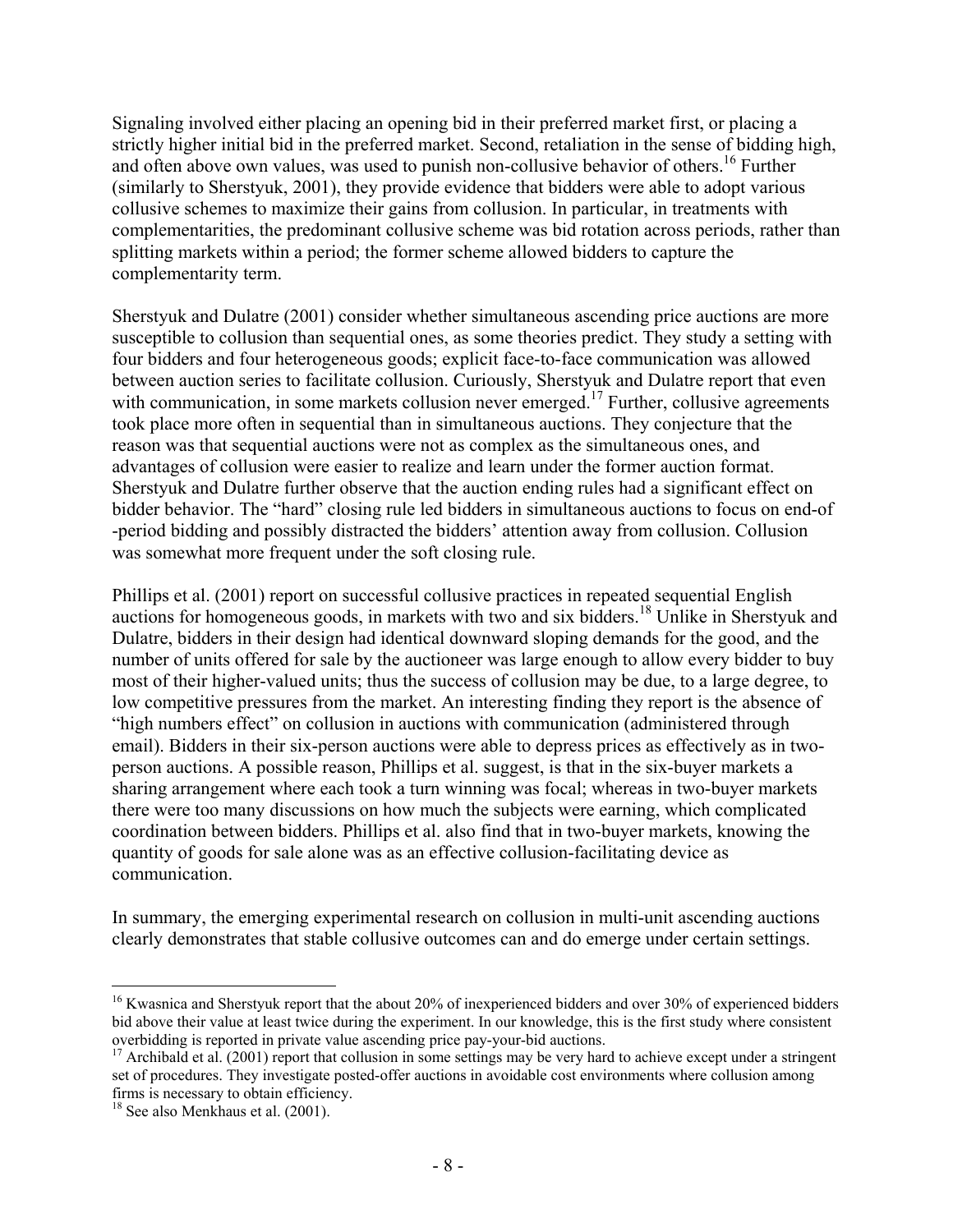Yet, collusion proves to be difficult in other settings. Ascending open auctions appear to be more susceptible to collusion than sealed bids. Many interesting issues are under-explored or not yet explored. First, while all studies discussed here consider collusion in open outcry type auctions, in many cases the vulnerability of these institutions to collusion may be remedied by adopting an ascending English clock procedure instead. English clock auctions may make collusion among bidders much harder to achieve due to coordination problems.<sup>19</sup> Second, many other institutional aspects of ascending auctions that may affect collusion need further investigation, such as: "activity rules" in simultaneous auctions, information feedback to bidders, knowledge of quantity supplied, communication. Other interesting issues include effects of eliminating repeated interaction with the same group of bidders; comparison between homogeneous and heterogeneous goods markets; effects of numbers; equilibrium selection in settings with multiple (collusive and competitive) equilibria; and behavioral foundations of collusion. Finally, one might expect to see a closer connection between demand reduction and bidder collusion literature.

# **Bibliography**

- 1. Alsemgeest, P., C. Noussair, and M. Olson. 1998. "Experimental Comparisons of Auctions Under Single- and Multi-Unit Demand." *Economic Inquiry* 36, 87-97.
- 2. Archibald, G., M. Boening, and N. Wilcox. 2001. "Avoidable cost: Can collusion succeed where competition fails," forthcoming in *Research in Experimental Economics*.
- 3. Ausubel, L.M. 1997. "An efficient ascending-bid auction for multiple objects." Mimeo, University of Maryland.
- 4. Ausubel, L.M., and P. C. Cramton. 1996. "Demand revelation and inefficiency in multiunit auctions." Mimeo, University of Maryland.
- 5. Banks, J., M. Olson, D. Porter, S. Rassenti, and V. Smith. 2000. "Theory, experiment and the Federal Communications Commission pectrum auctions." ." *Journal of Economic Behavior and Organization,* forthcoming.
- 6. Brusco, S., and G. Lopomo. 1999. "Collusion via signaling in simultaneous ascending bid auctions with multiple objects and complementarities." New York University working paper.
- 7. Burns, Penny. 1985 "Market structure and market behavior: Price adjustment in a multiobject progressive oral auction." *Journal of Economic Behavior and Organization* 6: 275- 300.

 $19$ McCabe et al. (1988) and Banks et al. (2000) note that multi-unit English open-outcry-type auctions also suffer from other behavioral problems, such as "jump bids", or bid increases higher than the minimum required increment. Such "jump bidding" was observed even in single-unit-demand environments, and often resulted in efficiency losses. The problem is solved by disallowing bids from the floor – using the English clock.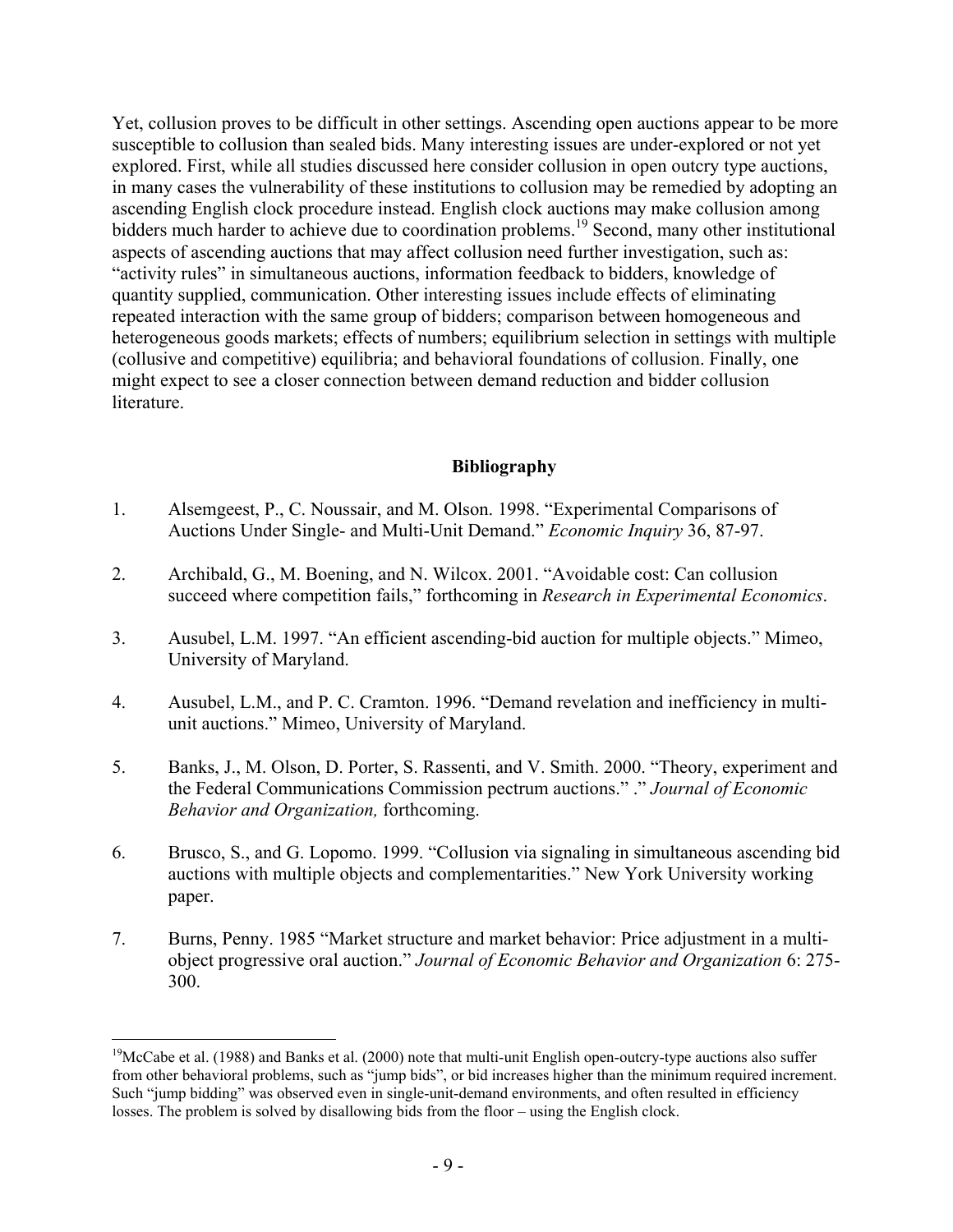- 8. Cason, T. "Price Signaling and "Cheap Talk" in Laboratory Posted Offer Markets." Forthcoming, *this volume.*
- 9. Clauser, L., and C.R. Plott. 1993. "On the anatomy of the 'nonfacilitating' features of the double auctions institutions in conspiratorial markets," In D. Friedman and J. Rust (eds.), *The double auction market* (SFI Studies in the Science of Complexity, Proc. V. 14). Addison-Wesley, chap. 12.
- 10. Cox, J., V. Smith, and J. Walker. 1984. "Theory and behavior of multiple unit discriminative auctions." *Journal of Finance* 39(4), 983-1010.
- 11. Cramton, P. and J.A. Schwartz. 2000. "Collusive bidding: lessons from the FCC spectrum auctions." *Journal of Regulatory Economics* 17(3), 229-252.
- 12. Davis, D., and C. Holt. 1993. *Experimental Economics.* Princeton University Press.
- 13. Davis, D., and A. Williams. 1991. "The Hayek Hypothesis in Experimental auctions: Institutional effects and market power," *Economic Inquiry* 29(2), 261-274.
- 14. Engelbert-Wiggans, R., and C.M. Kahn. 1998. "Multi-unit auctions with uniform prices." *Economic Theory* 12, 227-258.
- 15. Grimm, Veronica, and Dirk Engelmann. 2001. "Bidding behavior in multi-unit auctions an experimental investigation," Mimeo, Humbolt-University of Berlin.
- 16. Holt, Charles A. 1995. "Industrial organization: A Survey of laboratory research," in: Kagel, J., and R. Roth, eds., *Handbook of Experimental Economics.* Princeton University Press, 349-443.
- 17. Holt C.A., Lagan L., and Villamil, A. 1986. "Market power in oral double auctions," *Economic Inquiry* 24, 107-123.
- 18. Isaac, R. Mark, and Duncan James. 2000. "Robustness of the Incentive Compatible Combinatorial Auction," *Experimental Economics*, 3(1), 31-54.
- 19. Isaac, M.R., and C.R. Plott. 1981. "The Opportunity for Conspiracy in Restraint of Trade," *Journal of Economic Behavior and Organization* 2, 1-30.
- 20. Isaac, M.R., and J. Walker. 1985. "Information and Conspiracy in Sealed Bid Auctions," *Journal of Economic Behavior and Organization* 6, 139-159.
- 21. Kagel, John. 1995. "Auctions: A Survey of experimental research," in: Kagel, J., and R. Roth, eds., *Handbook of Experimental Economics*. Princeton University Press, 501-585.
- 22. Kagel, J., R. Hastard and D. Levin. 1987. "Information impact and allocation rules in auctions with affiliated private values: A laboratory study." *Econometrica* 55: 1275-1304.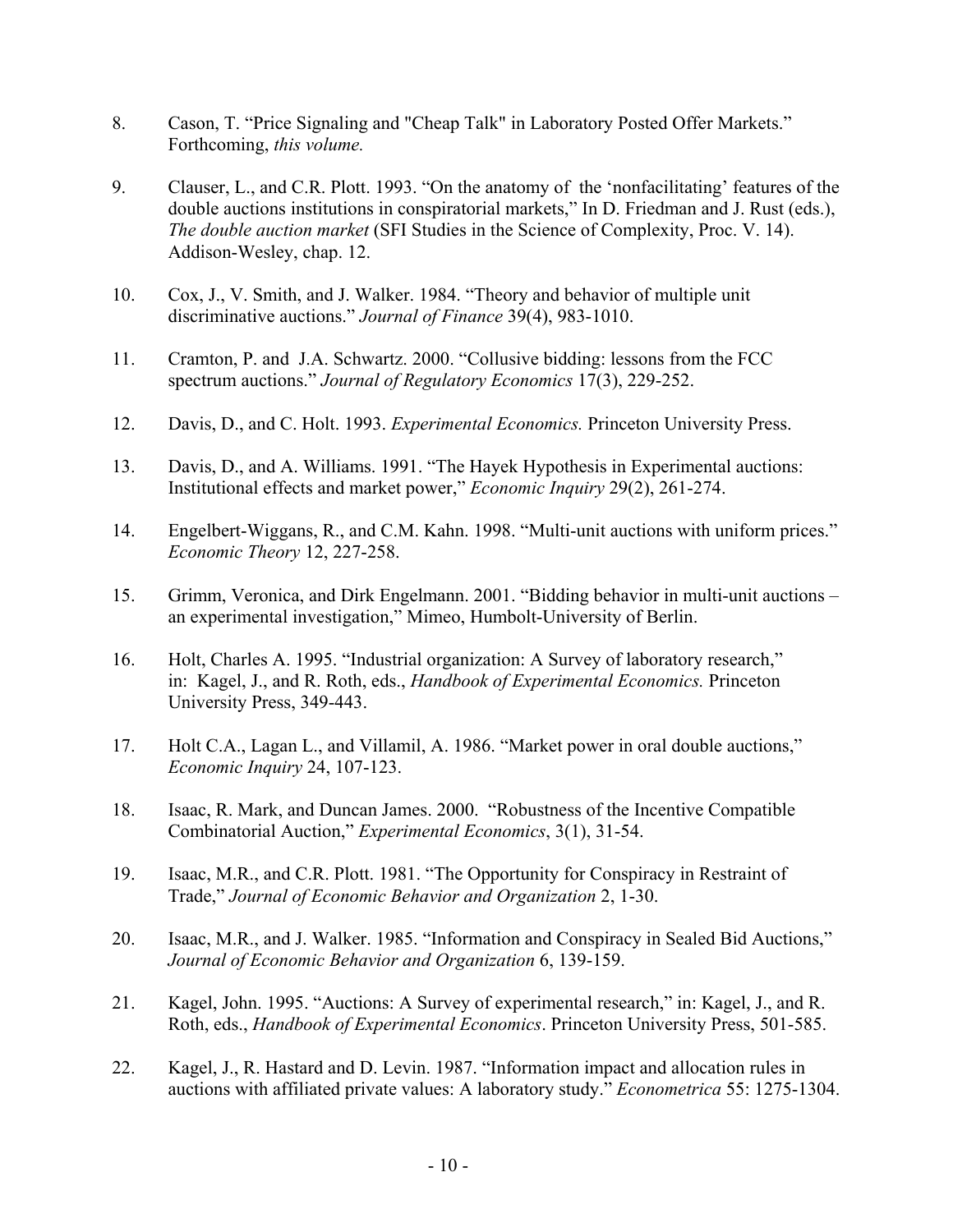- 23. Kagel, John H. and D. Levin. 2001a. "Behavior in Multi-Unit Demand Auctions: Experiments with Uniform price and Dynamic Vickrey Auctions." *Econometrica* 69(2): 413-454.
- 24. Kagel, J. and Levin, D. 2001b. "Multi-Unit Demand Auctions with Synergies: Behavior in Sealed Bid versus Ascending Bid Uniform Price Auctions." Mimeo, Ohio State University.
- 25. Kagel, J., S. Kinross, and D. Levin. 2001. "Comparing efficient multi-object auction institutions." Mimeo, Ohio State University.
- 26. Kwasnica, A. 2000. "The choice of cooperative strategies in sealed bid auctions." *Journal of Economic Behavior and Organization* 42(3): 323-346.
- 27. Kwasnica, A. and Sherstyuk, K. 2001. "Collusion via signaling in multiple object auctions with complementarities: An experimental test." Mimeo, Penn State University.
- 28. List, J., and D. Lucking-Reiley. 2000. "Demand Reduction in Multi-Unit Auctions: Evidence from a Sportscard Field Experiment" *American Economic Review* 90(4): 961- 972.
- 29. Manelli, A., M. Sefton, and B. Wilner. 2000. "Multi-unit auctions: A comparison of static and dynamic mechanisms," Center for Decision Research and Experimental Economics Working Paper, University of Nottingham, September.
- 30. McAfee, R.P. and J. McMillan. 1996. "Analyzing the airwaves auctions." *Journal of Economic Perspectives* 10: 159-175.
- 31. McCabe, Kevin A., Rassenti, Stephen J., and Smith, Vernon L. 1988. "Testing Vickrey's and other simultaneous multiple unit versions of the English auction." In: R. M. Isaac (Ed.) *Research in Experimental Economics* 4, 1991. Greenwich, CT: JAI Press, 45-79.
- 32. McCabe, Kevin A., Rassenti, Stephen J., and Smith, Vernon L. 1990. "Auction institutional design: Theory and behavior of simultaneous multiple-unit generalizations of the Dutch and English auctions." *American Economic Review* 80(5), 1276-1283.
- 33. Menkhaus, D., O. Phillips, and K. Coatney. 2001. "Shared agents and competition in laboratory English auctions." Mimeo, University of Wyoming.
- 34. Milgrom, P. 1987. "Auction theory." In: T. Bewley (Ed.), *Advances of Economic Theory, Fifth World Congress.* Cambridge University Press. 1-32.
- 35. Miller, G., and C. Plott. 1985. "Revenue generating properties of sealed bid auctions: An experimental analysis of one-price and discriminative processes." In: V.L. Smith (Ed.), *Research in Experimental Economics* 3. Greenwich, CT: JAI Press.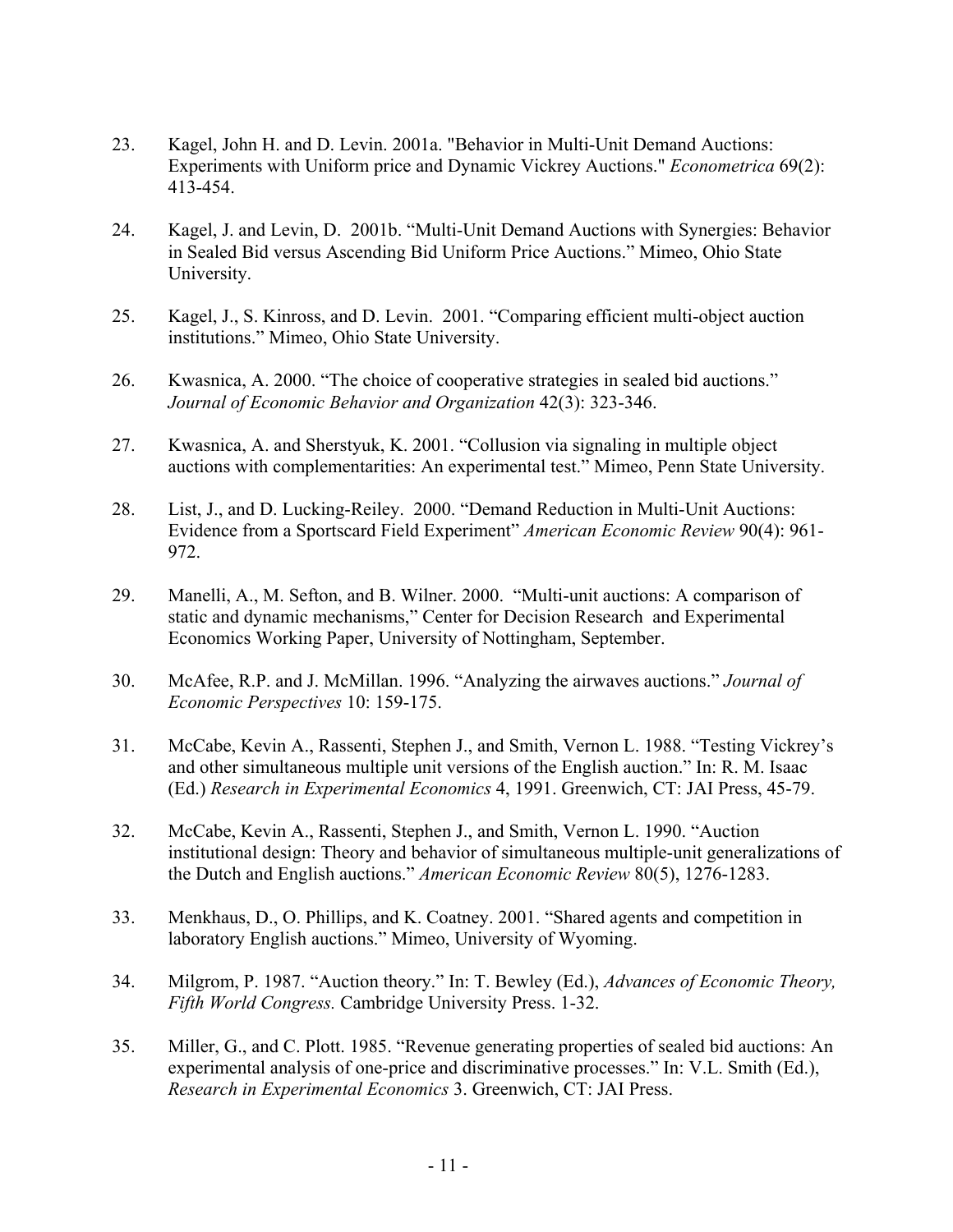- 36. Noussair, Charles. 1995. "Equilibria in a multi-object uniform-price auction with multiunit demand." *Economic Theory* 5, 337-51.
- 37. Phillips, O., D. Menkhaus, and K. Coatney. 2001. "Collusive practices in repeated English auctions: Experimental evidence on bidding rings." Mimeo, University of Wyoming.
- 38. Porter, D., and R. Vragov. 2000. "An experimental examination of demand reduction in multi-unit versions of the uniform-price, Vickrey, and English auctions." Mimeo, University of Arizona.
- 39. Sherstyuk, K. 1999. "Collusion without conspiracy: An experimental study of one-sided auctions." *Experimental Economics* 2: 59-75*.*
- 40. Sherstyuk, K. 2001. "Collusion in private value ascending price auctions." Forthcoming, *Journal of Economic Behavior and Organization.*
- 41. Sherstyuk, K., and J. Dulatre. 2001. "Auction format and bidder collusion in multi-object ascending price auctions." Mimeo, University of Hawaii.
- 42. Vickrey, W. 1961. "Counterspeculation, auctions, and competitive sealed tenders." *Journal of Finance* 16(1), 8-37.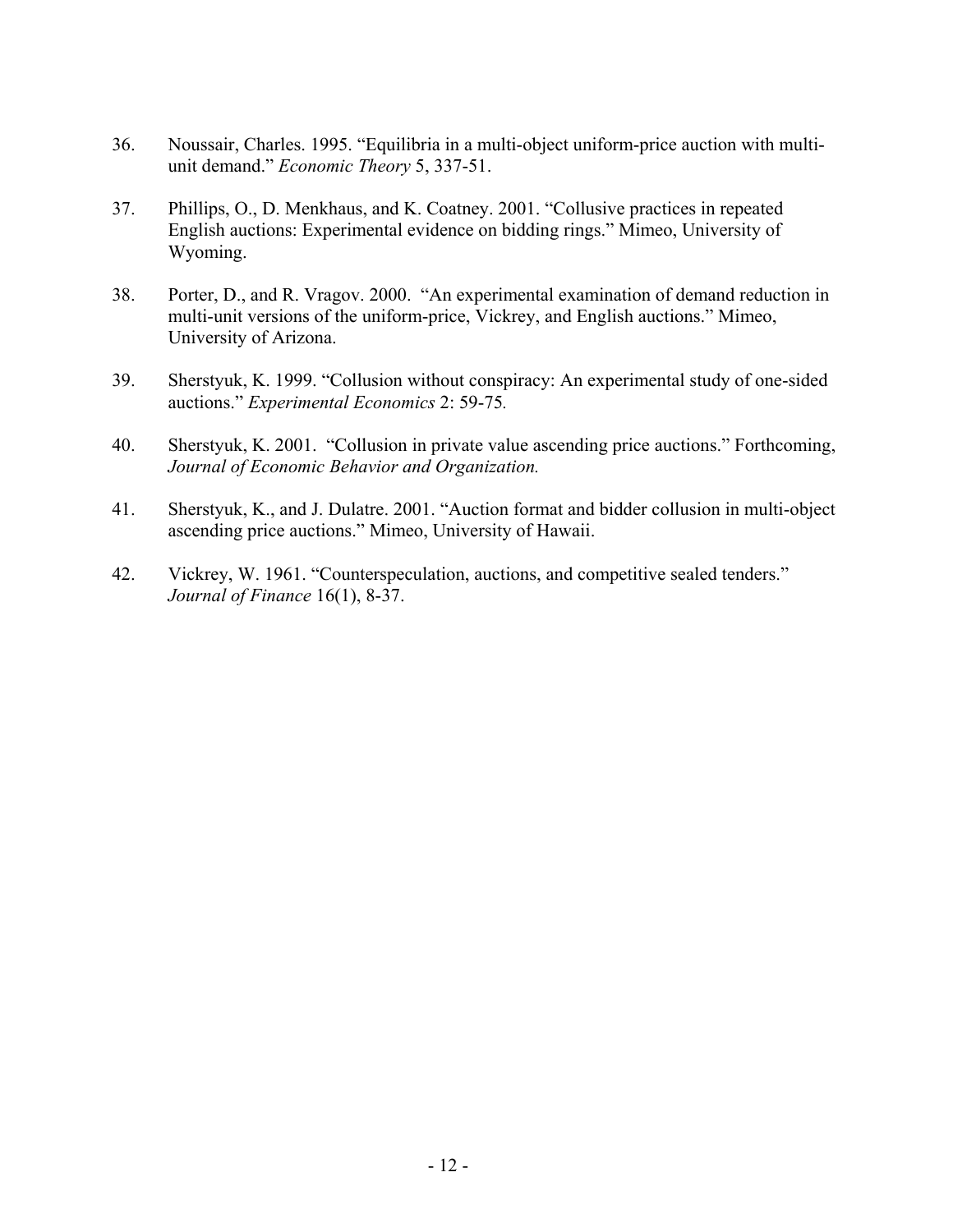Figure 1: Human bidder behavior in auctions with 5 computerized rivals. Top: Uniform price sealed bid auction. Middle: uniform price clock auction. Bottom: Ausubel (dynamic Vickrey) auction. *Source:* Kagel and Levin (2001a), ©2001 The Econometric Society.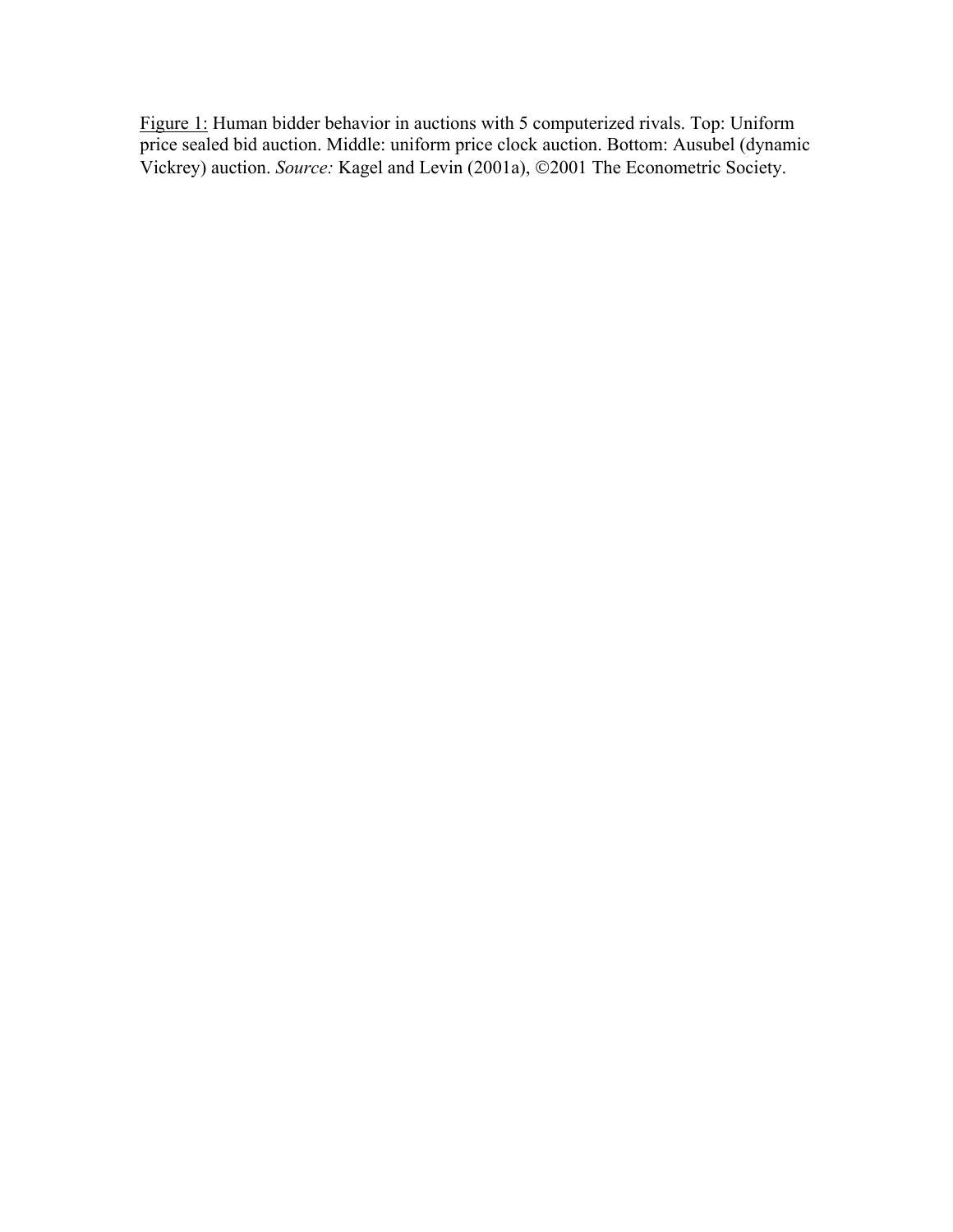

Session 3: Uniform Price Sealed Bid Auctions (n=5)

 $5T = T = T$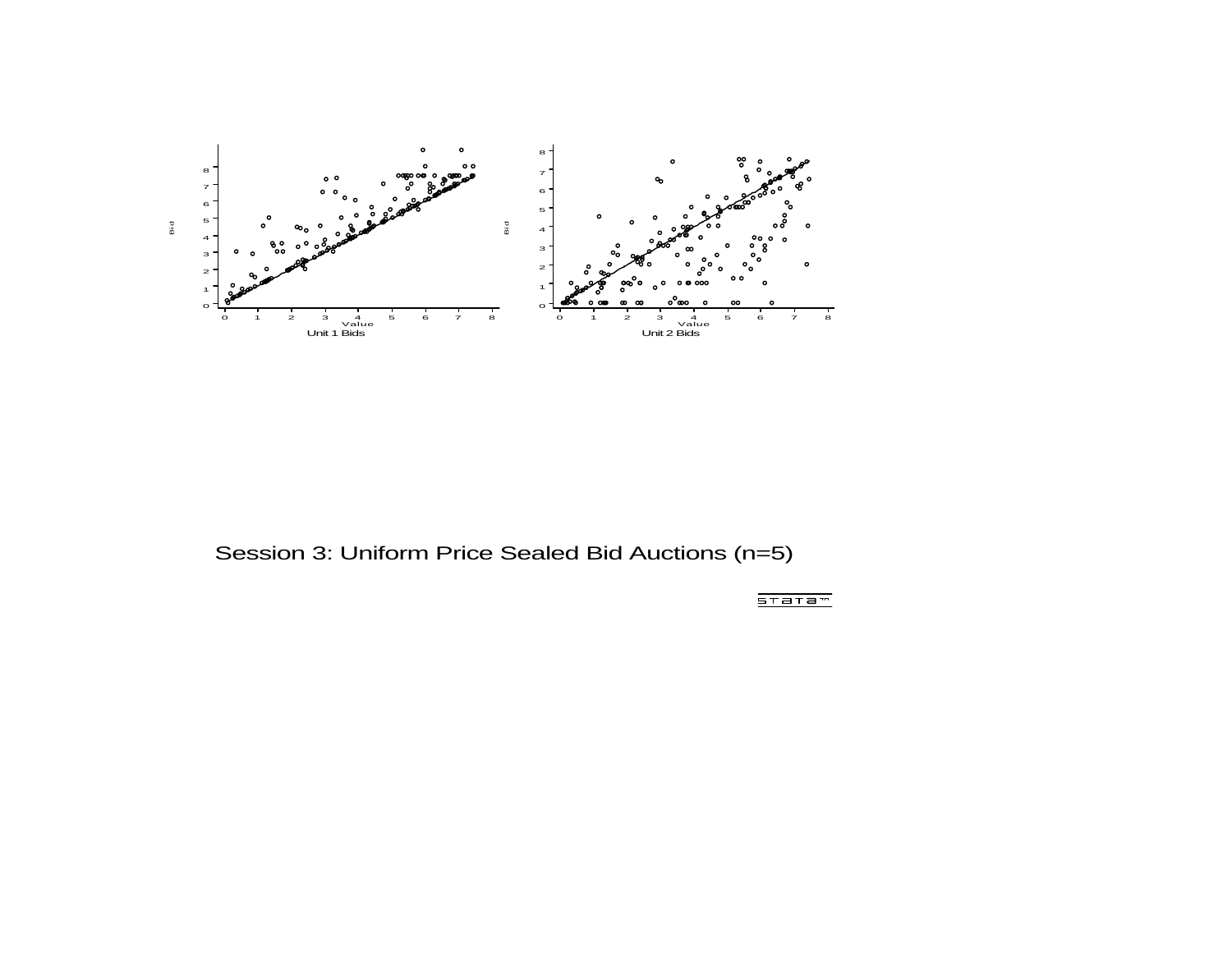

Session 5: Uniform Price Clock Auctions (n=5)

 $5T = T = T$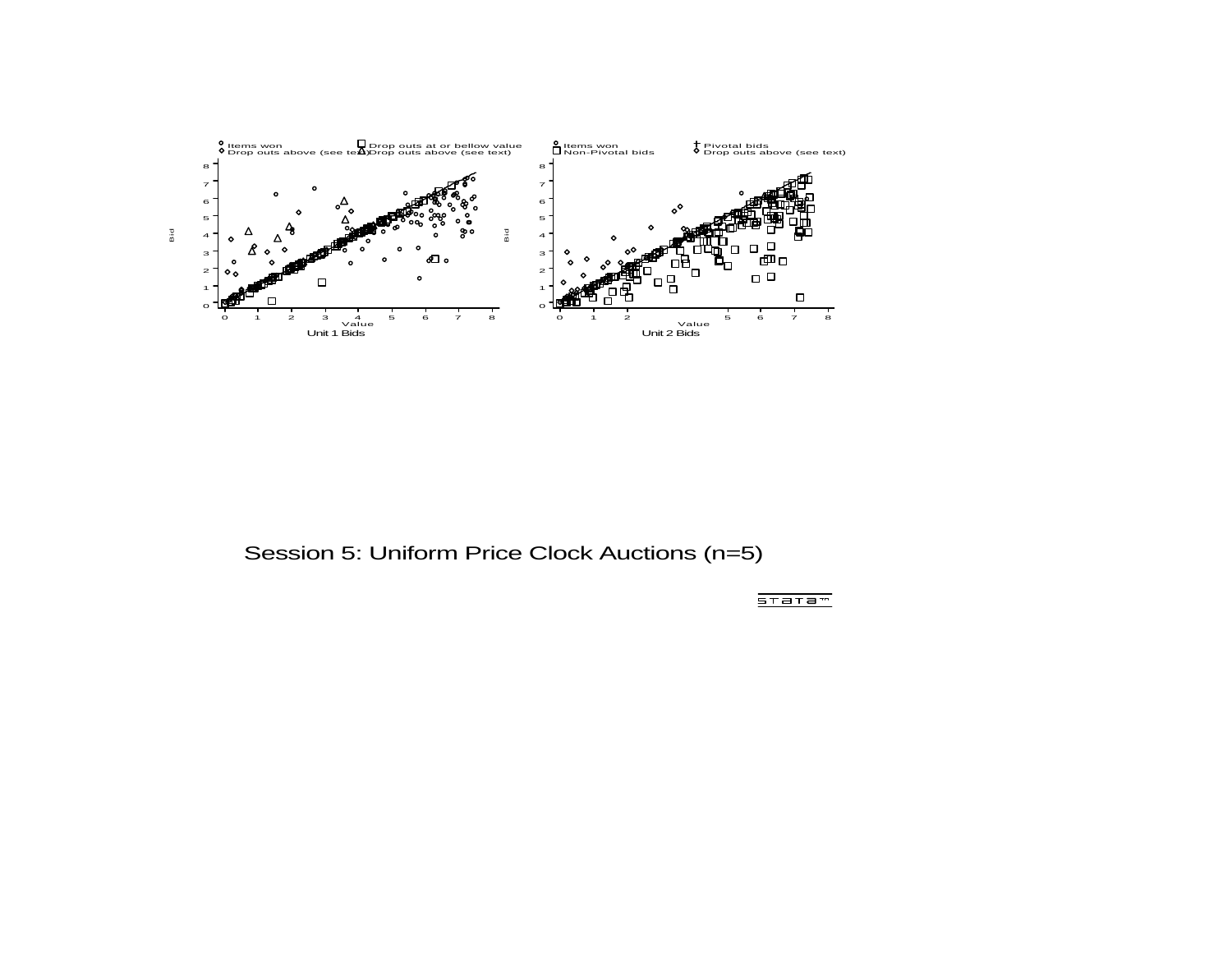

Session 9: Dynamic Vickrey/Ausubel Auctions (n=5)

 $5T = T = T$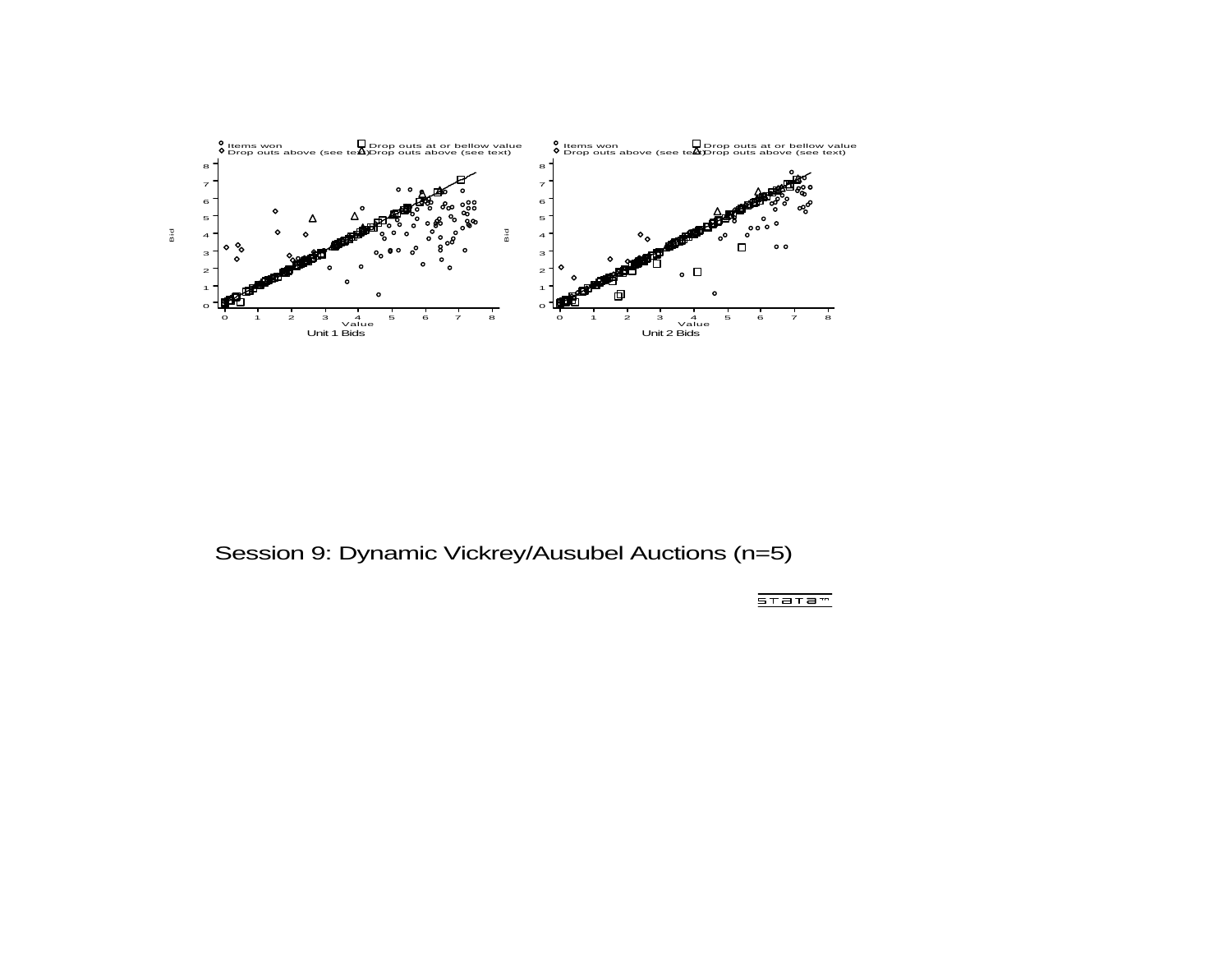

Figure 2: End-of-period bids (top) and bidding dynamics (bottom) in bid matching oral auction, session 2. In the absence of strict bid improvement rule, bidders used bid matches to suppress price competition. The prices averaged at 25.2 cents, compared with the competitive equilibrium prediction of 100 cents. Source: Constructed with data from Sherstyuk (1999).